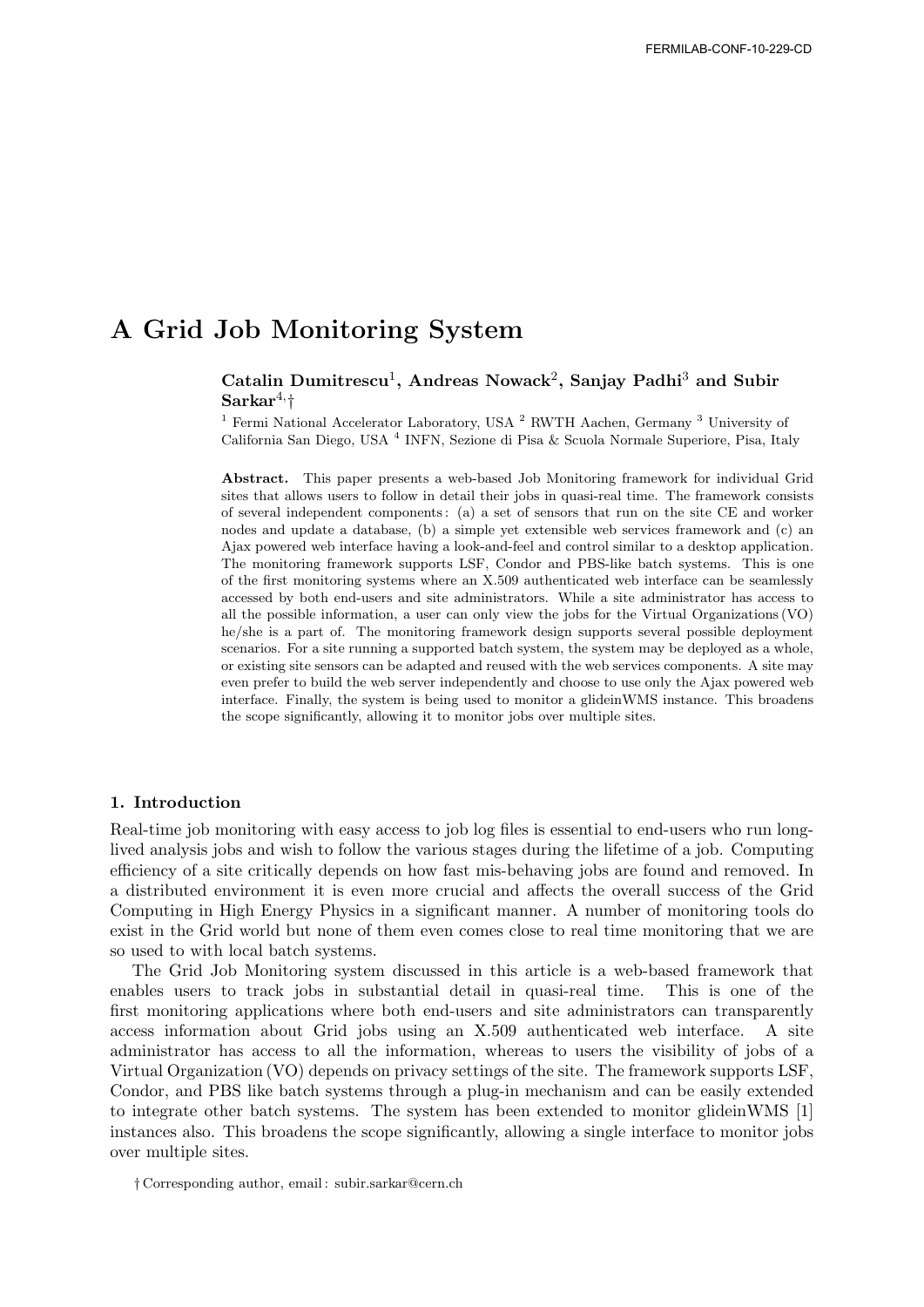The web-based presentation layer is a Rich Internet Application (RIA) that is based on a basic Asynchronous JavaScript and XML (Ajax) pattern [2]. An Ajax powered web application matches desktop applications in terms of interactivity and simplicity. The added advantage is that such an application is accessible from anywhere and requires only a modern web browser and no other client-side software installation.

# 2. Objective

The monitoring system aims to achieve the following primary goals for end-users and site administrators :

❑ End-users should be able to

- track jobs using global job-id and for each job find the following basic information :
	- the summary information, process list,
	- CPU, memory, and disk usage with time,
	- job and working directory listing,
	- access to job specific, user defined log files anywhere within the working directory,
	- status of the computational (a.k.a worker) node that runs a job,
- select jobs based on
	- Resource Broker/WMS,
	- site Computing Element,
	- submission/start time
	- for further debugging purposes.
- ❑ Site administrators must easily find jobs,
	- running on individual worker nodes,
	- by local queues/users,
	- behaving unexpectedly (e.g. 0 CPU load, expiring Grid proxy, etc.)

using local job-id, in order to spot local problems immediately.

All these should be accessible using a single, intuitive, secured web interface respecting privacy of information.

# 3. Description

The framework consists of several independent components : (a) a set of sensors that run on the site's computing elements and worker nodes and update a database, (b) a simple yet extensible application server framework based on Common Gateway Interface( CGI) and (c) an Ajax powered web interface with desktop-like look-and-feel and control. Figure 1 shows a simple scheme of the framework.

Modularity in the design of the framework makes it possible to support several deployment scenarios with minimum effort :

- ❑ The monitor can be deployed fully at a site that runs a supported batch system,
- ❑ Existing site sensors could be adapted to fill the database defined by the monitoring framework and reused with the web services components,
- ❑ Sites may build the web server independently and use only the web interface.

The sensors may be easily replaced with other source of data, e.g. Condor Quill DB [3], glideinWMS Collectors, experiment specific Dashboard etc.

Different possible use-cases prompted a number of different ways of accessing the web-based monitor :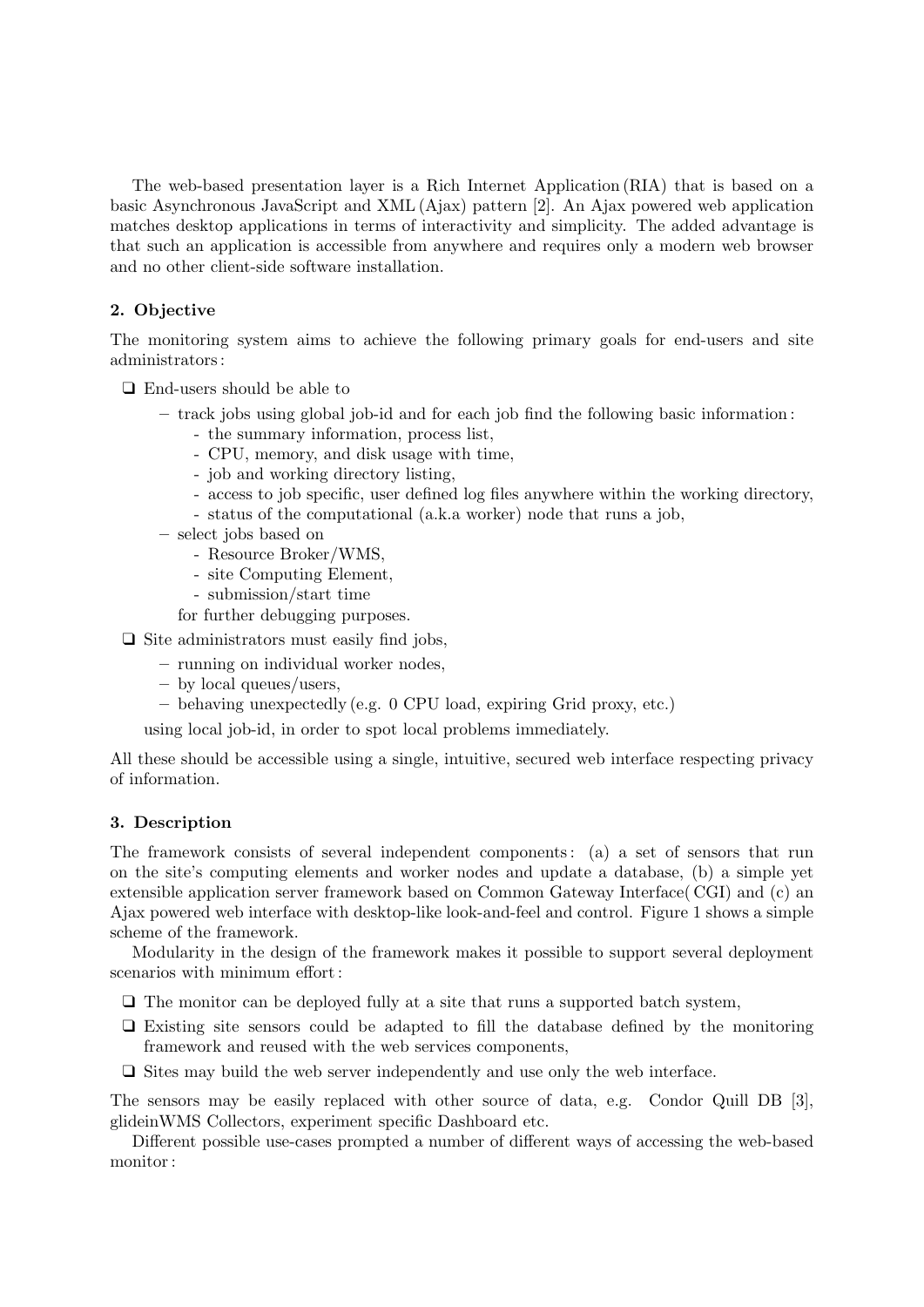- ❑ The site monitor interface can be accessed directly using a URL like https://gridse.sns.it/jobmon/pisa/jobmon.html in which case information of the first job in the list is displayed. One can also access a site monitor and display information for a selected job-id passed as a parameter along-with the URL as, e.g. https://gridse.sns.it/jobmon/pisa/jobmon.html?gridid=https://gridlb1.desy.de:9000/8pX2aZXpCu y8mdEmNEf9Q
- ❑ A single job from another web page (e.g. CMS Dashboard [4] that may link user jobs using the global Grid Id) can be accessed as, e.g. https://gridse.sns.it/jobmon/pisa/jobinfo.html?gridid=https://gridlb1.desy.de:9000/8pX2aZXpCu y8mdEmNEf9Q
- ❑ An API based access to the monitoring information as JSON, XML, ASCII, and image data by other web-based applications and possibly command line tools.

## 4. Client-Server Communication

The client-server communication is based on a simple Ajax pattern. The Ajax processing model, shown in detail in figure 2, leverages the full potential of JavaScript which is at the heart of all actions. The HTML page is fully loaded only initially. Subsequently, JavaScript intercepts all the events and communication with the server side. As the server sends XML, ASCII, JSON, and image data JavaScript updates relevant parts of the page programmatically. In this model, asynchronous update of the web page fragment is the key to responsiveness.



Figure 1. Schematic view of the monitoring framework. The framework consists of three distinct components : (1) a set of batch system specific sensors that must be deployed at all the computing elements (Queue Sensor) and worker nodes (Node Sensor) of a site. These sensors run and collect monitoring data at regular intervals and fill several tables of a MySQL Database which serve the monitoring information to the clients. (2) a simple, extensible CGI based application server, and (3) a modern web interface powered by the Ajax technology with can easily match interactivity and control of desktop applications.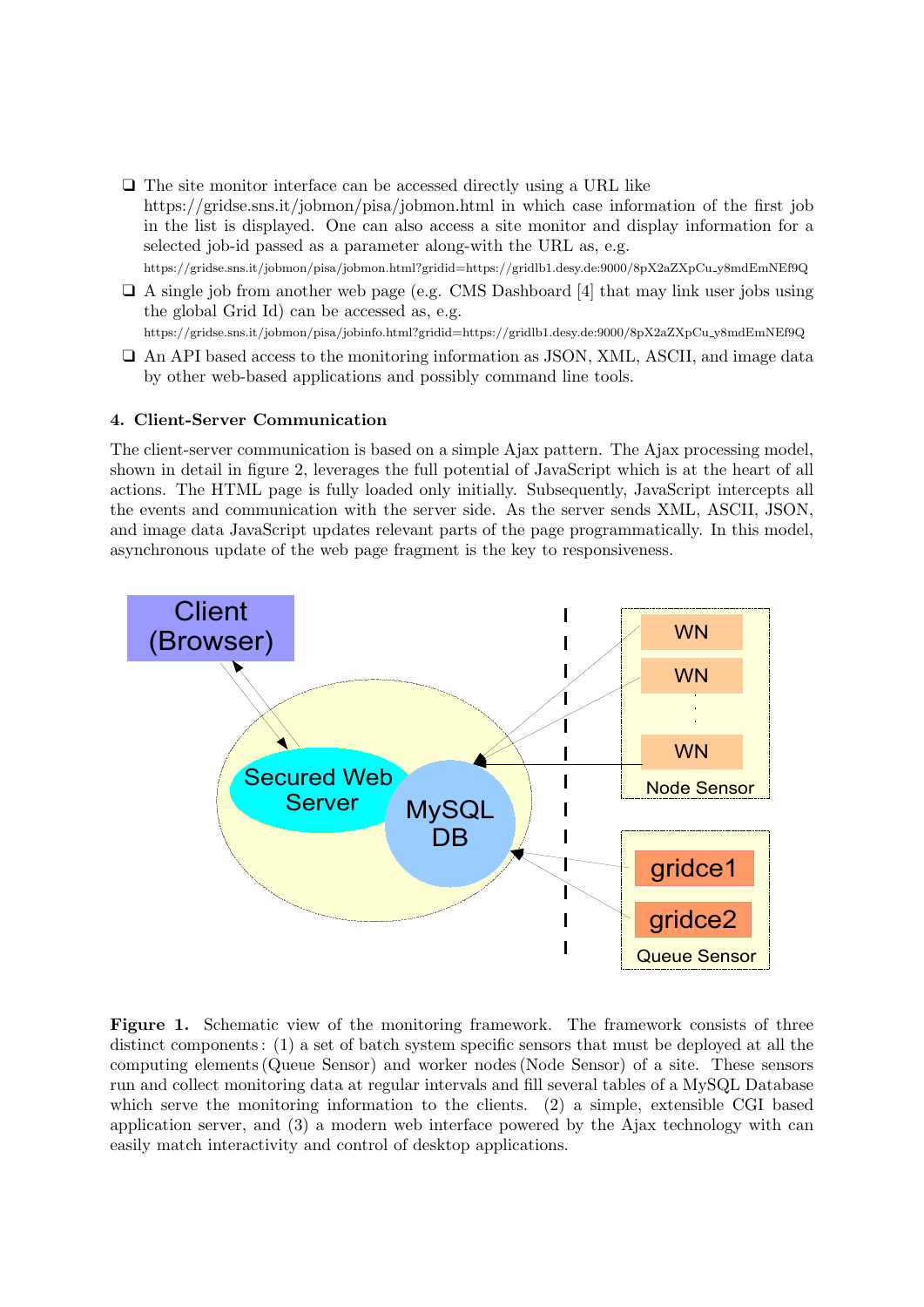

Figure 2. The Ajax Processing Model. In this model all the user actions involve JavaScript calls through an Ajax engine. An XMLHttpRequest object is at the heart of the Ajax Engine which prepares and sends the request to the server and unpacks the server response automatically which is subsequently processed by the JavaScript callback functions. In the present application the jQuery [5] library provides the Ajax capability. The present figure borrows heavily from reference [2].

## 5. Privacy of Information

Web access requires a valid Grid certificate of the client which is true even for the site administrators. Several distinct, configurable levels of privacy of information have been implemented to cover various use cases :

- ❑ Site administrators can access all the information,
- ❑ A list of VO administrators may access all the detail of each job of that VO,
- ❑ An end-user shall access detailed views of jobs owned by that user (i.e. the Distinguished Name (DN) of the Grid certificate of the user) and summary view of jobs for the VOs the user is a member of,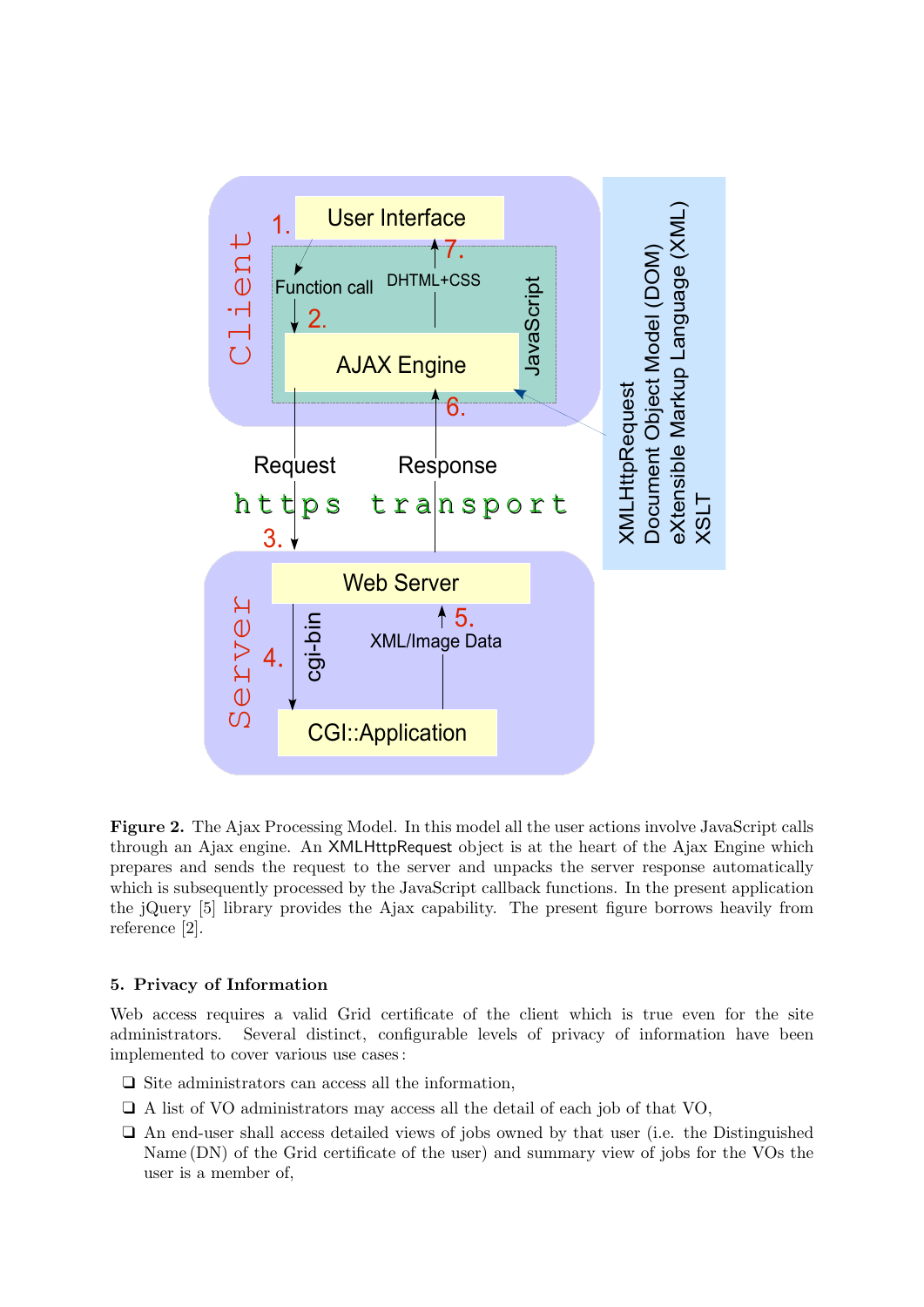❑ Strict privacy can be enforced such that a client can access only those jobs that belong to the client DN.

Note that for VO level access, DN level privacy has been enforced for the detailed information like directory listing and job log view.

#### 6. Web Interface

The web interface, as shown in figure 3 is divided into two parts,

- ❑ Job Selection Panel on the left which is itself divided vertically into two parts : (a) the top containing the job-id list with options to show global/local job-id, and (b) the bottom panel consisting of four distinct tabbed panels as described below :
	- State, in addition to running ones, one can also look at jobs that are queued as well as those that were finished within a time window.
	- Selection, one can select jobs belonging to a
		- queue (e.g. cms, cdf),
		- local user (e.g. cmsprd, babarsgm),
		- subject or certificate DN,
		- Resource Broker /WMS,
		- worker node,
		- date when certain jobs got submitted / queued,
		- date when certain jobs started.
	- Diagnosis, look for mis-behaving jobs,
		- jobs falling in different CPU Efficiency( $\epsilon$  = ratio of CPU time to Wall time used by a job) ranges (in  $\%$ ):
			- $\cdot \epsilon = 0,$
			- $\cdot$  0 <  $\epsilon$  < 10,
			- $\cdot$  10  $\leq \epsilon$   $<$  30,
			- $\cdot \epsilon$  > 30 i.e well behaved jobs.
		- Load  $= 0$ : jobs that do not add any CPU load to the node,
		- no proxy lifetime left : user proxy expired, stage-out would eventually fail,
	- Query Builder, complements the Selection tab in order to combine a number of related parameters in a DB query (work in progress).
- ❑ Individual Job Information Panel on the right which is further divided into the following components :
	- a summary table,
	- graphical history of CPU load, memory, and disk usage,
	- a table with Grid related information,
	- several tabbed panels that show detailed information of a running job, namely :
		- associated processes,
		- job and work directories,
		- last few hundred lines of output and error log files,
		- worker node processes.

Figure 4 shows two job detail tabbed panels : (a) listing of the job directory and (b) the last few lines of the job error log files. A configuration panel allows to control the client-server communication and flow of information. There are also several logger panels for error reporting etc.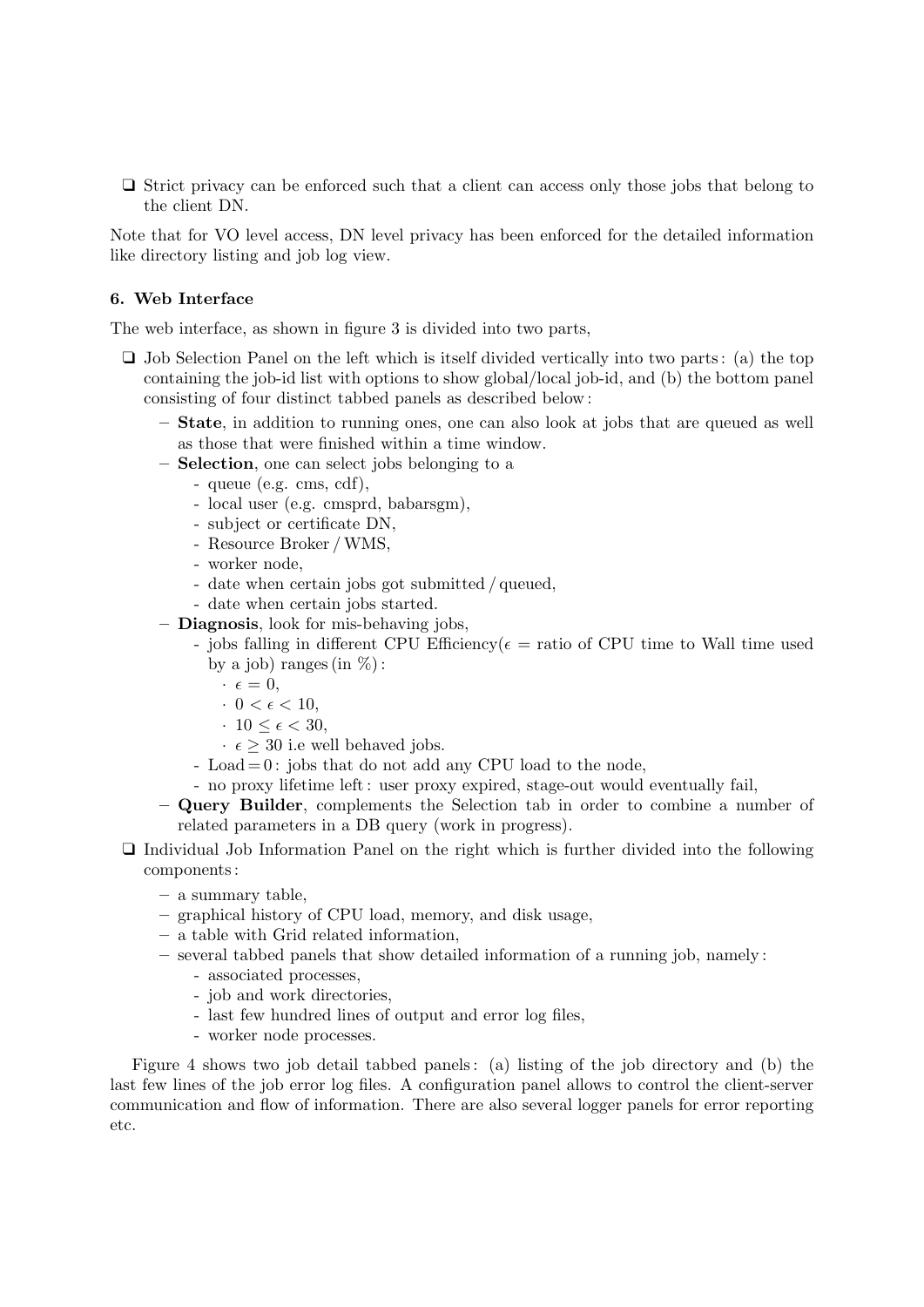| https://gridse.sns.it/jobmon/pisa/<br>lo                                                         |                                                          |                                                               | $\checkmark$                            | G                      |                     |
|--------------------------------------------------------------------------------------------------|----------------------------------------------------------|---------------------------------------------------------------|-----------------------------------------|------------------------|---------------------|
| <b>O</b> Pisa Farm Job Monitor                                                                   | RWTH Aache<br>ItalianT2ToolsJobMonitor < C X             | Authentication                                                | <b>WMS Job Monitor</b>                  | UCSD Farm Job Monitor  |                     |
| Adentity: /C=IT/O=INFN/OU=Personal Certificate/L=Pisa/CN=Subir Sarkar#[admin]                    |                                                          |                                                               |                                         |                        |                     |
| bidoL                                                                                            | ob Info                                                  | CPU/Memory                                                    |                                         |                        |                     |
| <b>Job List</b><br><b>ListBox</b><br>Text                                                        | Local JobID 2654505                                      | 2.6                                                           | CPU Load/Efficiency for 2654505@node141 |                        | 2009/04/27-21:09:01 |
| lb009.cnaf.infn.it:9000/ga7Mfr __ __ ayQISdF0fdQRQ                                               | <b>Status Running</b>                                    |                                                               |                                         |                        |                     |
| lb001.cnaf.infn.it:9000/8ROSaoEPd7cc5fX2mnS-Eg                                                   |                                                          | $\frac{8}{3}$ $\frac{2}{3}$ $\frac{0}{3}$ $\frac{1}{3}$       |                                         |                        |                     |
| lb001.cnaf.infn.it:9000/lvwS4rRmQgxgaJpv54uk8Q                                                   | Local User cms044 (cms)                                  | 롬0.7                                                          |                                         |                        | Load-               |
| lb001.cnaf.infn.it:9000/9eJtKeXbJt9DKrZWSrOKGg                                                   | Queue cms4                                               |                                                               |                                         |                        | Efficiency          |
| lb001.cnaf.infn.it:9000/7lFX8Dg5NFVN4bBxuyk3Tw                                                   | Submitted at Mon Apr 27, 2009 07:50:24 hrs               | 0.0<br>8:10                                                   | 10:20<br>12:40                          | 14:50<br>17:00         | 19:20<br>20:5       |
| lb001.cnaf.infn.it:9000/ZKmFbPXP4bGuceygi94rUQ                                                   | Started at Mon Apr 27, 2009 07:50:32 hrs                 |                                                               |                                         | Time                   |                     |
| lb001.cnaf.infn.it:9000/A-L694GanLF1doH8oKCgmO<br>lb007.cnaf.infn.it:9000/CqiyhOUQhuLWf3EU7_GmzA | Finished at n/a                                          | $\widehat{\mathbf{E}}^{2400}$                                 | Mens 4/Disk Usage for 2654505@node141   |                        | 2009/04/27-21:09:01 |
| lb007.cnaf.infn.it:9000/JKQ1lzKo4LccP3sY2DWtWw                                                   |                                                          |                                                               |                                         |                        |                     |
| lb007.cnaf.infn.it:9000/CwNOazmC0EYslyPgZyo7Og                                                   | Exit Status n/a                                          | $\begin{array}{l} 0.1800 \\ \frac{1}{2} \\ 1.200 \end{array}$ |                                         |                        | Virtual             |
| wms212.cern.ch:9000/QGxlldgvb1jHfA_J6YRC3g                                                       | CPU Time 12:52 hrs                                       | 600                                                           |                                         |                        | Physical            |
| lb007.cnaf.infn.it:9000/XkR0kjaQ3CwoEQpF2C9Jxw                                                   | Wall Time 13:04 hrs                                      | <b>Herory</b>                                                 |                                         |                        | Disk                |
| lb007.cnaf.infn.it:9000/FzIWLuMt59M-fZLdcbIXMO                                                   | Execution Host node141                                   | 8:10                                                          | 10:20<br>12:40                          | 14:50<br>17:00<br>Tine | 19:20<br>20:5       |
| wms212.cern.ch:9000/Fx3secKyngvcfYqKV0ZJsw                                                       |                                                          |                                                               |                                         |                        |                     |
| wms212.cern.ch:9000/IZizXs-0D 5OAovvuM6KXw<br>lb007.cnaf.infn.it:9000/lljwSKFAo2oG83cClwV3l      | Admin<br>Job ps<br>WN top                                | <b>Work Da</b><br>Job Dir                                     | Job Output<br>Job Error                 |                        |                     |
| lb007.cnaf.infn.it:9000/jVcMVBZgPeaMk5_07x3li                                                    | <b>Job Selection</b>                                     | ttps://lb007.cnaf.infn.it:9000/l.iwSXFAo2oG83cClwV3lQ         |                                         |                        |                     |
| lb007.cnaf.infn.it:9000/Pug rEy6lYhamMQWgnPA                                                     |                                                          | ridce2.pi.infn.it:2119/jobman :ger-lcglsf-cms4                |                                         |                        |                     |
| wms212.cern.ch:9000/Y5h9eilbpP2W1B1hzN9R-Q                                                       | RB/WMS Lb007.cnaf.infn.it                                |                                                               |                                         | Job detail             |                     |
| Show Grid ID<br>$\vert$<br>dintries                                                              | Subject /DC=org/DC=doegrids/OU=People/CN=                | Configuration                                                 |                                         |                        |                     |
| <b>Guery Builder</b><br>Selection<br><b>Diagnosis</b><br>State                                   | Proxy Validity 177:45 hrs                                |                                                               |                                         |                        |                     |
| $CPU=0$                                                                                          | Role <sup>1</sup> ?                                      |                                                               |                                         |                        |                     |
| $0 = <$ CPU $<$ 10                                                                               | Job Description /home/cms044/.lcgim/jobdescription.fr    |                                                               |                                         |                        |                     |
| $10 = <$ CPU $ <$ 30                                                                             |                                                          |                                                               |                                         |                        |                     |
| $CPU>=30$                                                                                        | <b>Event Logger</b><br><b>Error Logger</b><br>Job Option | Configuration<br>Debug Logger                                 | Logger Option                           |                        |                     |
| $Load = 0$                                                                                       | Show My Jobs only                                        |                                                               | Log Event                               |                        |                     |
| iobid----                                                                                        | Auto update Jobinfo                                      |                                                               | Log Debug                               |                        |                     |
| Show                                                                                             | Show Detail                                              |                                                               | Clear Log                               |                        |                     |
|                                                                                                  |                                                          |                                                               |                                         |                        |                     |
|                                                                                                  |                                                          |                                                               |                                         |                        |                     |
| <b>Update List</b>                                                                               |                                                          |                                                               |                                         |                        |                     |
| Control<br><sup>2</sup> B Developers                                                             |                                                          | View                                                          |                                         |                        | Powered by jQuery   |

Figure 3. The entry point to the web-based monitoring. The main features are briefly annotated and described in detail in the text.

# 7. Site Monitors

A number of sites running different local batch systems have deployed the monitoring system, as shown in table 1 :

| Condor        |                                                                       |  |
|---------------|-----------------------------------------------------------------------|--|
| T1_US_FNAL    | https://cmsjobmon.fnal.gov:8443/jobmon/fnal_t1_newi                   |  |
| LPCCAF, FNAL  | https://cmsjobmon.fnal.gov:8443/jobmon/fnal_newi                      |  |
| T2_US_UCSD    | https://glidein-mon.t2.ucsd.edu/jobmon/ucsd                           |  |
| LSF           |                                                                       |  |
| T2_IT_Pisa    | https://gridse.sns.it/jobmon/pisa                                     |  |
| <b>PBS</b>    |                                                                       |  |
| T2_DE_RWTH    | https://grid-mon.physik.rwth-aachen.de/jobmon/rwth-aachen/jobmon.html |  |
| glideinWMS    |                                                                       |  |
| UCSD Instance | https://glidein-mon.t2.ucsd.edu/jobmon/ucsd_g                         |  |

Table 1. The monitor has been adapted and deployed at various sites, both Tier-1 and Tier-2, running different local batch systems. The monitoring instances are not yet synchronised to the latest development of the web interface.

The CMS Analysis Support Task Force (ASTF) has recommended the Analysis Operations team to deploy the monitoring tool at a few reference sites in order to facilitate debugging on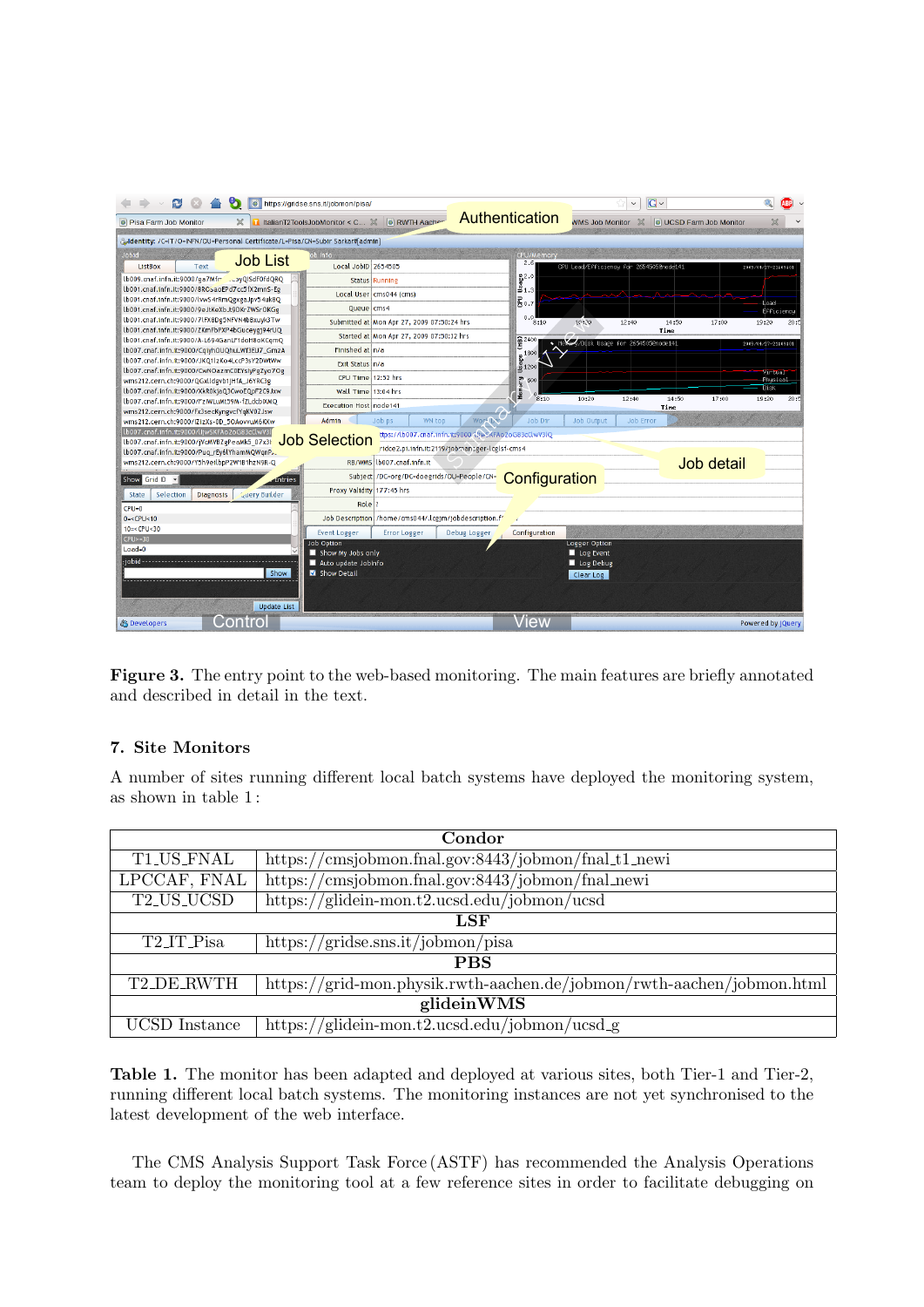

Figure 4. Job detail panels. Here the listing of the job directory and the last few lines of the job error log files are shown.

part of the end-users [6]. We expect more sites to deploy the monitor in the near future. We also hope that the CMS Dashboard will eventually link jobs from its own monitoring page to the site monitoring.

## 8. Deployment

The monitoring system is in active development. New features get added and existing ones refined at a regular basis. The Job monitoring software is distributed as a tarball that must be installed and configured individually for each service. We briefly describe below the deployment procedure that we follow presently for LSF and PBS like batch systems :

- > wget http://sarkar.web.cern.ch/sarkar/dist/jobmon\_v1.1.tgz
- > tar xzvf jobmon\_v1.1.tgz -C /opt
- > cd /opt/jobmon/install

A configuration file /opt/jobmon/install/jobmnon.cfg included in the distribution must be suitably edited and then a service configured as :

```
> ./configure_jobmon service --basedir /opt
```
where service is one of

- db : prepare MySQL DB tables and grant access suitably on the DB server node